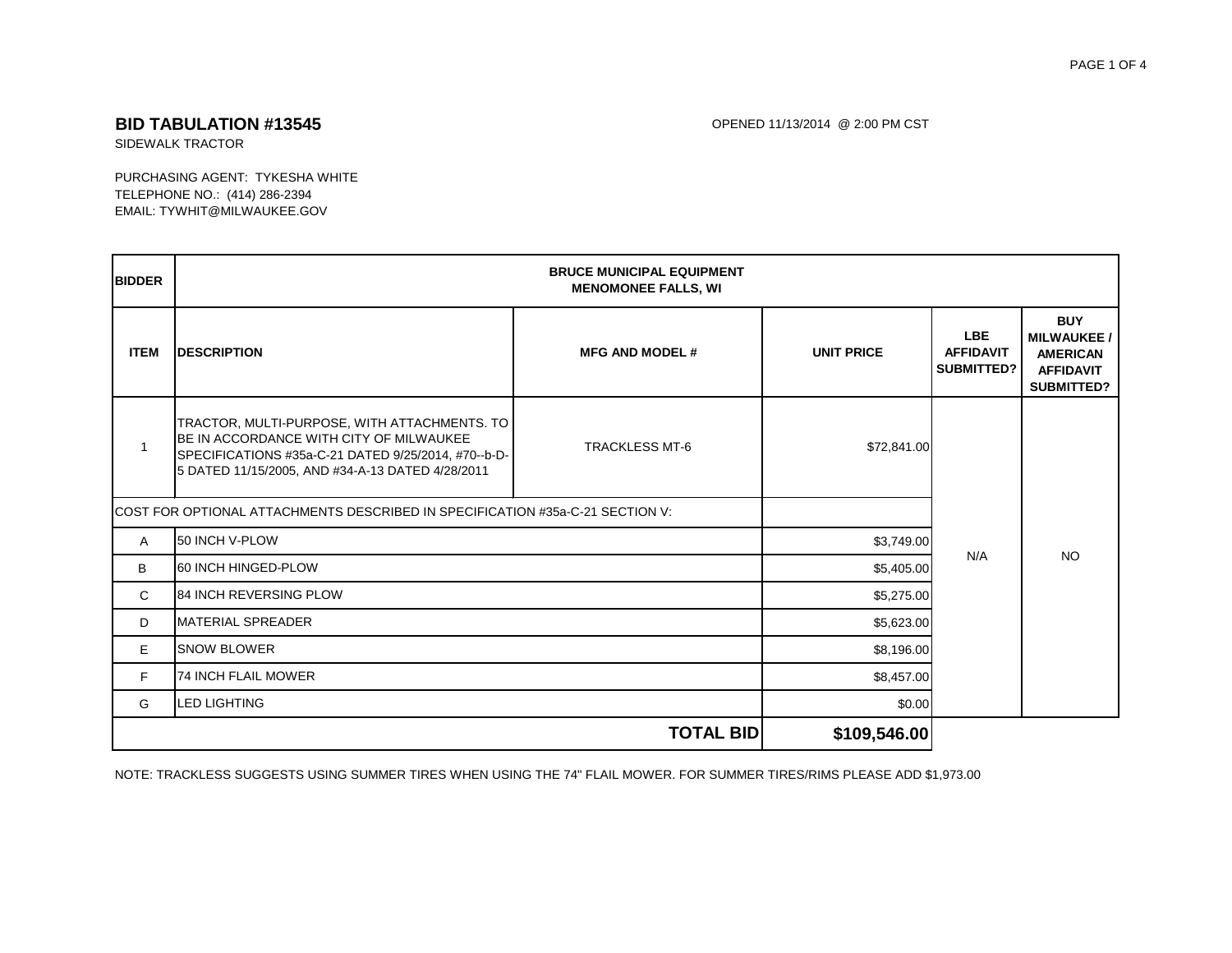## PAGE 2 OF 4

**BID TABULATION #13545** OPENED 11/13/2014 @ 2:00 PM CST

SIDEWALK TRACTOR

PURCHASING AGENT: TYKESHA WHITE TELEPHONE NO.: (414) 286-2394 EMAIL: TYWHIT@MILWAUKEE.GOV

| <b>BIDDER</b> |                                                                                                                                                                                                    | <b>MILLER-BRADFORD &amp; RISBERG, INC.</b><br><b>SUSSEX, WI</b><br><b>BID#1</b> |                   |                                                     |                                                                                      |
|---------------|----------------------------------------------------------------------------------------------------------------------------------------------------------------------------------------------------|---------------------------------------------------------------------------------|-------------------|-----------------------------------------------------|--------------------------------------------------------------------------------------|
| <b>ITEM</b>   | <b>DESCRIPTION</b>                                                                                                                                                                                 | <b>MFG AND MODEL#</b>                                                           | <b>UNIT PRICE</b> | <b>LBE</b><br><b>AFFIDAVIT</b><br><b>SUBMITTED?</b> | <b>BUY</b><br><b>MILWAUKEE/</b><br><b>AMERICAN</b><br><b>AFFIDAVIT</b><br>SUBMITTED? |
|               | TRACTOR, MULTI-PURPOSE, WITH ATTACHMENTS. TO<br>BE IN ACCORDANCE WITH CITY OF MILWAUKEE<br>SPECIFICATIONS #35a-C-21 DATED 9/25/2014, #70--b-D-<br>5 DATED 11/15/2005, AND #34-A-13 DATED 4/28/2011 | <b>MACLEAN MV2</b>                                                              | \$75,300.00       |                                                     |                                                                                      |
|               | ICOST FOR OPTIONAL ATTACHMENTS DESCRIBED IN SPECIFICATION #35a-C-21 SECTION V:                                                                                                                     |                                                                                 | N/A               | YES-<br><b>AMERICAN</b><br><b>MADE</b>              |                                                                                      |
| A             | 50 INCH V-PLOW                                                                                                                                                                                     |                                                                                 |                   |                                                     | \$3,210.00                                                                           |
| B             | 60 INCH HINGED-PLOW                                                                                                                                                                                |                                                                                 |                   |                                                     | \$5,700.00                                                                           |
| C.            | <b>84 INCH REVERSING PLOW</b><br>\$4,675.00<br><b>MATERIAL SPREADER</b><br>\$7,275.00                                                                                                              |                                                                                 |                   |                                                     |                                                                                      |
| D             |                                                                                                                                                                                                    |                                                                                 |                   |                                                     |                                                                                      |
| E             | <b>SNOW BLOWER</b>                                                                                                                                                                                 |                                                                                 | \$7,950.00        |                                                     |                                                                                      |
| F             | <b>74 INCH FLAIL MOWER</b>                                                                                                                                                                         |                                                                                 | \$8,050.00        |                                                     |                                                                                      |
| G             | <b>LED LIGHTING</b>                                                                                                                                                                                |                                                                                 | \$0.00            |                                                     |                                                                                      |
|               |                                                                                                                                                                                                    | <b>TOTAL BID</b>                                                                | \$112,160.00      |                                                     |                                                                                      |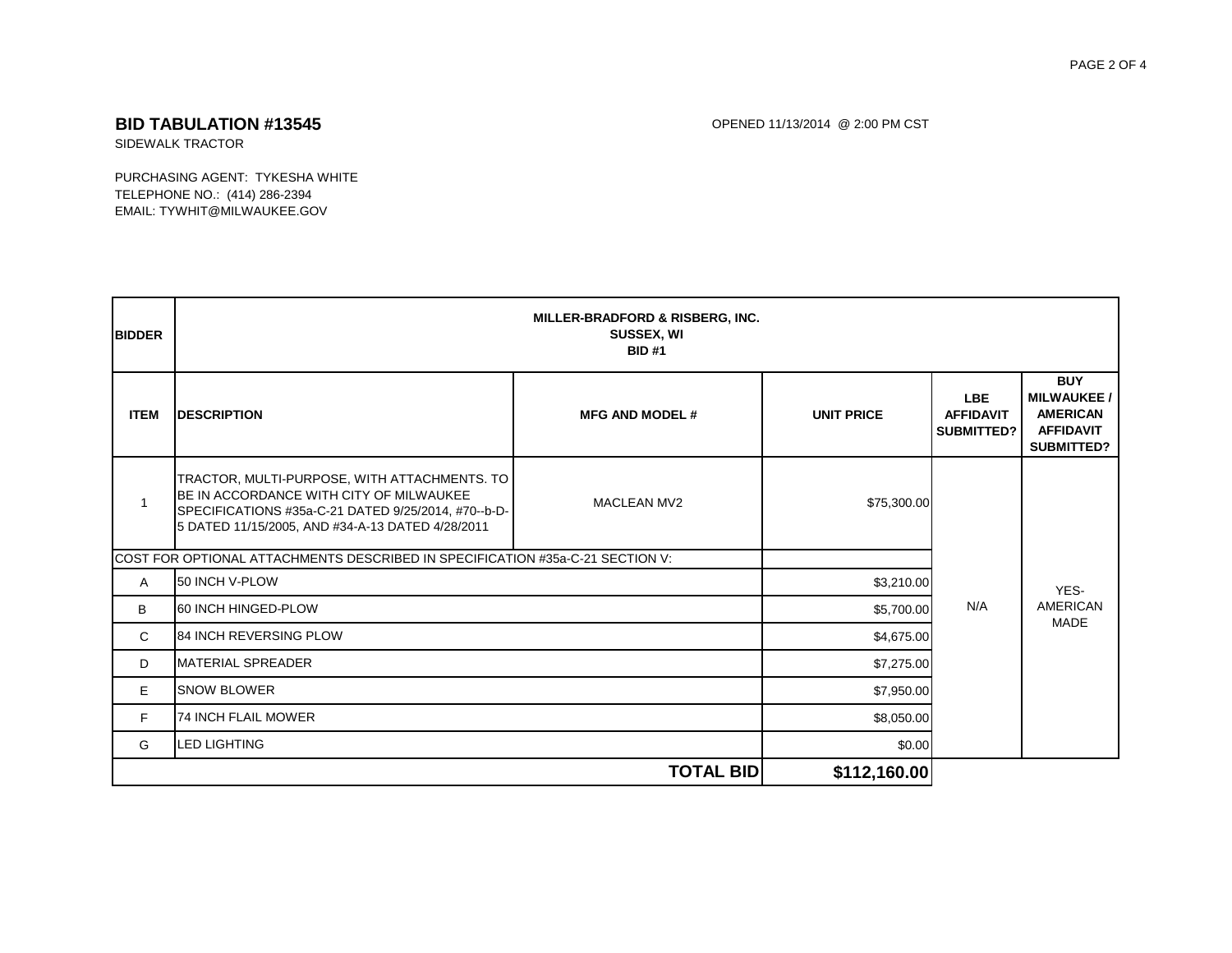## **BID TABULATION #13545 CONSERVERSITY OF A SUBSET AND TABULATION #13545** OPENED 11/13/2014 @ 2:00 PM CST

SIDEWALK TRACTOR

PURCHASING AGENT: TYKESHA WHITE TELEPHONE NO.: (414) 286-2394 EMAIL: TYWHIT@MILWAUKEE.GOV

| <b>BIDDER</b>                                                                 | <b>MILLER-BRADFORD &amp; RISBERG, INC.</b><br><b>SUSSEX, WI</b><br><b>BID#2</b>                                                                                                                    |                       |                   |                                              |                                                                                       |
|-------------------------------------------------------------------------------|----------------------------------------------------------------------------------------------------------------------------------------------------------------------------------------------------|-----------------------|-------------------|----------------------------------------------|---------------------------------------------------------------------------------------|
| <b>ITEM</b>                                                                   | <b>DESCRIPTION</b>                                                                                                                                                                                 | <b>MFG AND MODEL#</b> | <b>UNIT PRICE</b> | <b>LBE</b><br><b>AFFIDAVIT</b><br>SUBMITTED? | <b>BUY</b><br><b>MILWAUKEE /</b><br><b>AMERICAN</b><br><b>AFFIDAVIT</b><br>SUBMITTED? |
|                                                                               | TRACTOR, MULTI-PURPOSE, WITH ATTACHMENTS. TO<br>BE IN ACCORDANCE WITH CITY OF MILWAUKEE<br>SPECIFICATIONS #35a-C-21 DATED 9/25/2014, #70--b-D-<br>5 DATED 11/15/2005, AND #34-A-13 DATED 4/28/2011 | MACLEAN MV4           | \$112,075.00      |                                              |                                                                                       |
| COST FOR OPTIONAL ATTACHMENTS DESCRIBED IN SPECIFICATION #35a-C-21 SECTION V: |                                                                                                                                                                                                    |                       |                   |                                              |                                                                                       |
| Α                                                                             | 50 INCH V-PLOW                                                                                                                                                                                     |                       |                   | \$3,210.00                                   | YES-                                                                                  |
| B                                                                             | 60 INCH HINGED-PLOW                                                                                                                                                                                |                       | \$5,700.00        | N/A                                          | <b>AMERICAN</b><br><b>MADE</b>                                                        |
| C                                                                             | <b>84 INCH REVERSING PLOW</b>                                                                                                                                                                      |                       | \$4,675.00        |                                              |                                                                                       |
| D                                                                             | <b>MATERIAL SPREADER</b>                                                                                                                                                                           |                       | \$7,275.00        |                                              |                                                                                       |
| E                                                                             | <b>SNOW BLOWER</b>                                                                                                                                                                                 |                       | \$7,950.00        |                                              |                                                                                       |
| F                                                                             | <b>74 INCH FLAIL MOWER</b>                                                                                                                                                                         |                       | \$8,050.00        |                                              |                                                                                       |
| G                                                                             | <b>LED LIGHTING</b>                                                                                                                                                                                |                       | \$0.00            |                                              |                                                                                       |
|                                                                               |                                                                                                                                                                                                    | <b>TOTAL BID</b>      | \$148,935.00      |                                              |                                                                                       |

## **NON-COMPLIANT BID** RECEIVED FROM:

M-B COMPANIES - NEW HOLSTEIN, WI - DID NOT MEET SPECIFICATIONS

### **NOTICE OF NO BID** RECEIVED FROM:

INDUSTRIAL MARKETING - GWINN, MI